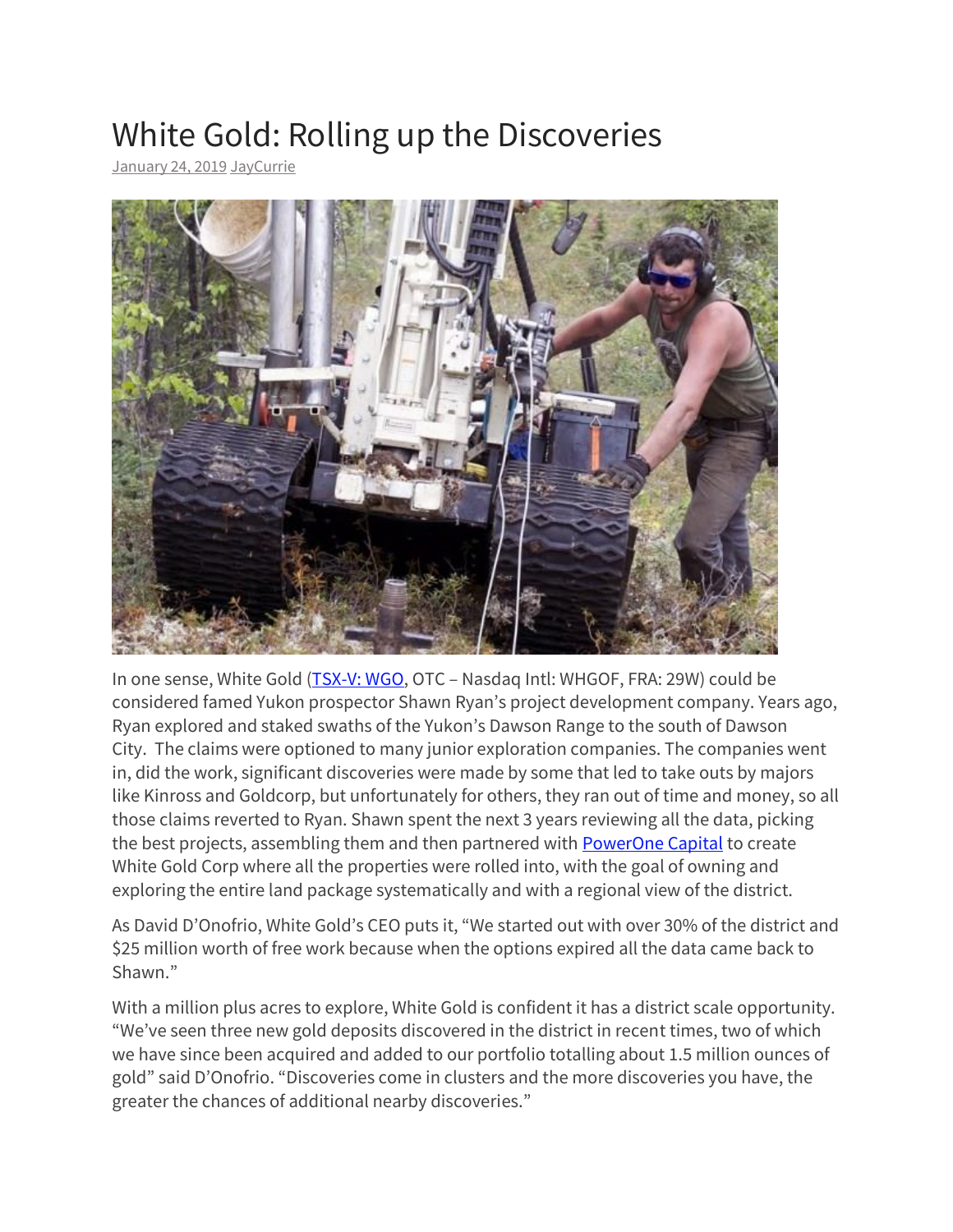In its most recent press release, White Gold announced its acquisition from Comstock Mining [of the QV Gold Project](https://wp.me/p93sE0-T9) D'Onofrio stated, "This property has a 230,000 oz gold deposit, a number of exciting targets, and has seen very limited exploration to date. We are confident that our team, including Jodie Gibson who originally oversaw the discovery drilling, is well positioned to maximize the value of the VG deposit and the other highly prospective targets on the property. Also, the similarities of the deposit and targets on this property to Golden Saddle and Vertigo provide a unique opportunity to leverage our team's experience in the White Gold District."

The fact that there is already a 230,000 oz gold resource (4.4 million tonnes grading 1.65 g/t gold) with only minimal work completed to date, is valuable to White Gold as this property is only 10km from White Gold's flagship Golden Saddle deposit. However, it is the targets on the property with similarities to White Gold's Vertigo discovery, and the opportunity to deploy White Gold's Drones to Drills exploration strategy on these targets which really makes this an exciting acquisition. White Gold will have full access to the data Comstock has already developed through soil sampling, GT Probe sampling, trenching, IP-Resistivity surveys, airborne magnetic-radiometric surveys, geological mapping/prospecting and minor RAB drilling. This data is already suggesting that the targets on the QV project are similar to the Golden Saddle deposit and the new discovery at Vertigo which saw grades up to 304 g/t gold just 20km to the west.

The key differentiator to the whole Dawson Range is that historically it was never glaciated. "This means that the soil sitting on top of the bedrock is directly indicative of what is underneath. Glaciers can displace this soil kilometres from its original position, so not having this issue makes it much easier for us to evaluate targets and plan our drilling. To capitalize on this we utilize a soil sampling approach that the company has successfully relied on in the area, as well as new technologies we have started to deploy to better understand the regional structures such as LiDAR," said D'Onofrio. In fact, this non-glaciation has been a huge factor in the discoveries at the massive Coffee Project (Goldcorp) directly to the south of White Gold's holdings, and the Golden Saddle which was initially acquired by Kinross, who then rolled it into White Gold Corp for their 20% interest in the Company.

District scale discoveries might be defined as a series of mineable deposits which share common geological features, yet each deposit will be different. This appears to be the case in the White Gold District. And what makes the opportunity so significant is that this whole district has only seen limited modern exploration, and its in a great mining jurisdiction – Canada. Yukon operators are blessed with a supportive government who has committed heavily to funding infrastructure in the area, including the [Yukon Resource Gateway project.](http://www.emr.gov.yk.ca/mining/yukon-resource-gateway-project.html) This is a \$360 million dollar set of road upgrades to improve access to the Yukon's mineral resources, and the first section to be built runs right through White Gold's land position. Good road access radically improves the economics of any mine construction project.

In addition to its recent acquisition in the district, D'Onofrio was particularly interested in discussing the company's new Vertigo discovery.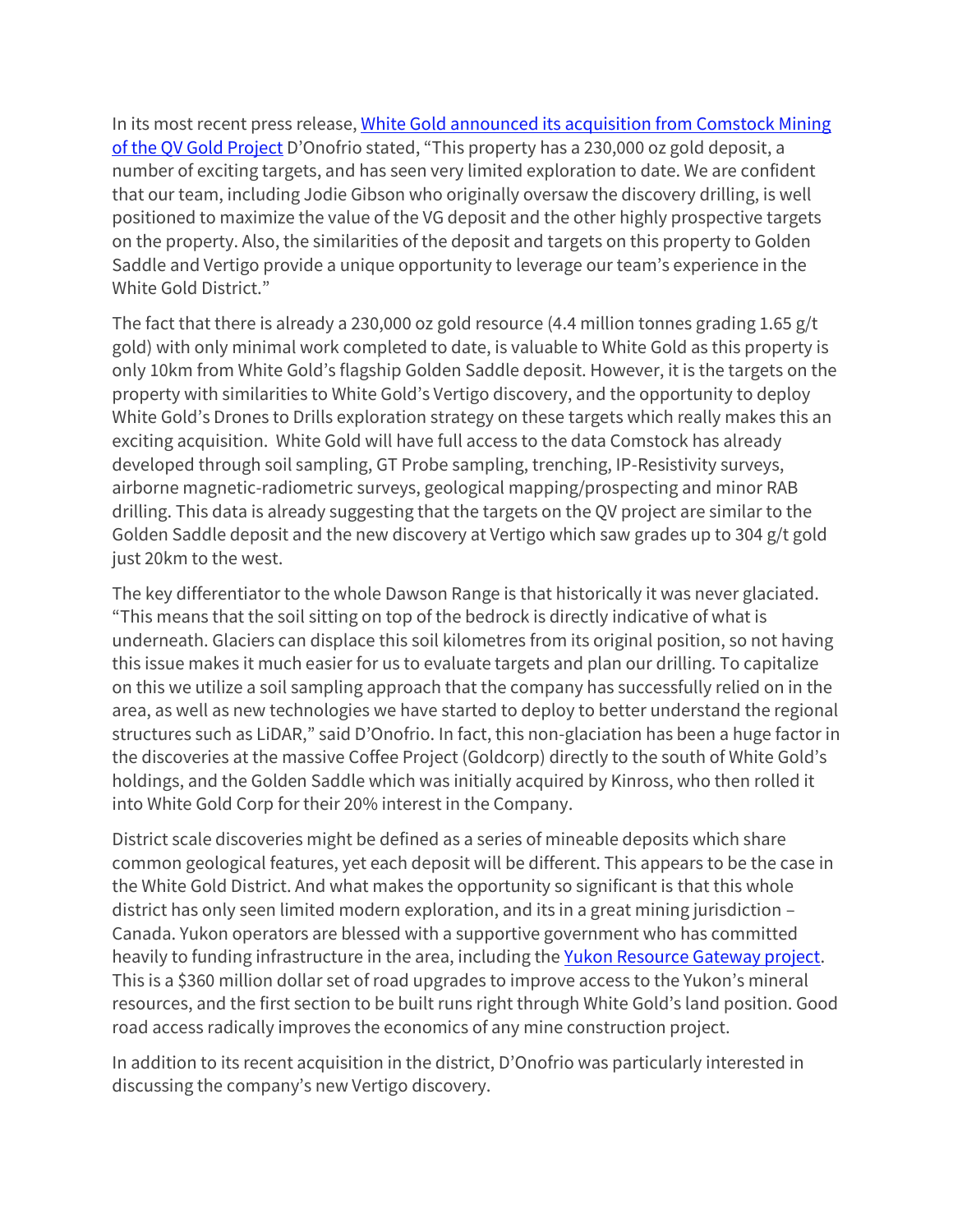"At Golden Saddle we've seen consistent high-grade gold, but Vertigo is different," said D'Onofrio. "We're seeing high-grade grab samples up to 304 g/t and returning drill intercepts up to 22.47 g/t Au over 30.46m from surface along with excellent geophysical results over a full kilometer. To see these kinds of grades, at surface, 2 kilometres from an existing road is very promising – we're seeing a huge ounce potential. On top of this, we've identified half a dozen other excellent targets along that trend that we're excited to drill test."

The rocks at Vertigo show visible gold, reminiscent of the Yukon gold rush of the 1890's. While the Klondike River was the more talked about placer river of the gold rush, Henderson Creek which is in the watershed from Vertigo was actually the richer discovery. Real Jack London territory.

"We think we may have discovered the source of that placer gold," said D'Onofrio.

Exploring a million plus acres of land is a challenging task. However, Shawn Ryan and Groundtruth Exploration, the exploration services company run by Shawn's wife, Cathy Ryan, have systematized soil sampling, mapping, and RAB drilling on an almost industrial scale. When I visited the White Gold camp this summer, I watched their core shack in operation. While there was certainly conventional core, there was also a fascinating parallel process where, meter by meter, crushed samples were being processed using handheld XRF [scanners](https://www.bruker.com/products/x-ray-diffraction-and-elemental-analysis/handheld-xrf/how-xrf-works.html) with the results being logged in real time. This allows the geos to make first pass assessments of particular ground in hours rather than weeks. Meaning more ground could be covered, more targets identified and more discoveries made in the exploration season.

White Gold is unique in that it has two majors as strategic partners: Agnico Eagle and Kinross which collectively own 40% of White Gold. "We work with them in lockstep," said D'Onofrio. "Our majors are not surprised by our discoveries as they share the same beliefs as us and are very pleased. They visit the site regularly and we plan together. They want to see us prove out our discoveries and they bring lots of expertise. They want us to succeed as we all want to build the next mining district in the Yukon."

In fact, given the scope and scale of White Gold's discoveries, there may be the opportunity to build several mines or develop several pits and leverage shared facilities. D'Onofrio is even more optimistic, "I believe there is the potential for 5 to 10 mines. You could truck ore from multiple deposits."

White Gold has had no shortage of new discoveries this season, marking three more in addition to Vertigo. On the company's Betty property, which is directly adjacent to Goldcorp's Coffee project (also discovered by Shawn Ryan), the Company discovered more near surface Gold mineralization. This is hosted in the same fault structure as Coffee and is showing comparable grades. White Gold also discovered two satellite targets on trend with the Golden Saddle deposit – the GS West which is just 750m from its flagship Golden saddle deposit and the Ryan's Showing returning 20.64 g/t Au over 6.10m. This all supports David's theory that there is something very significant going on in this district.